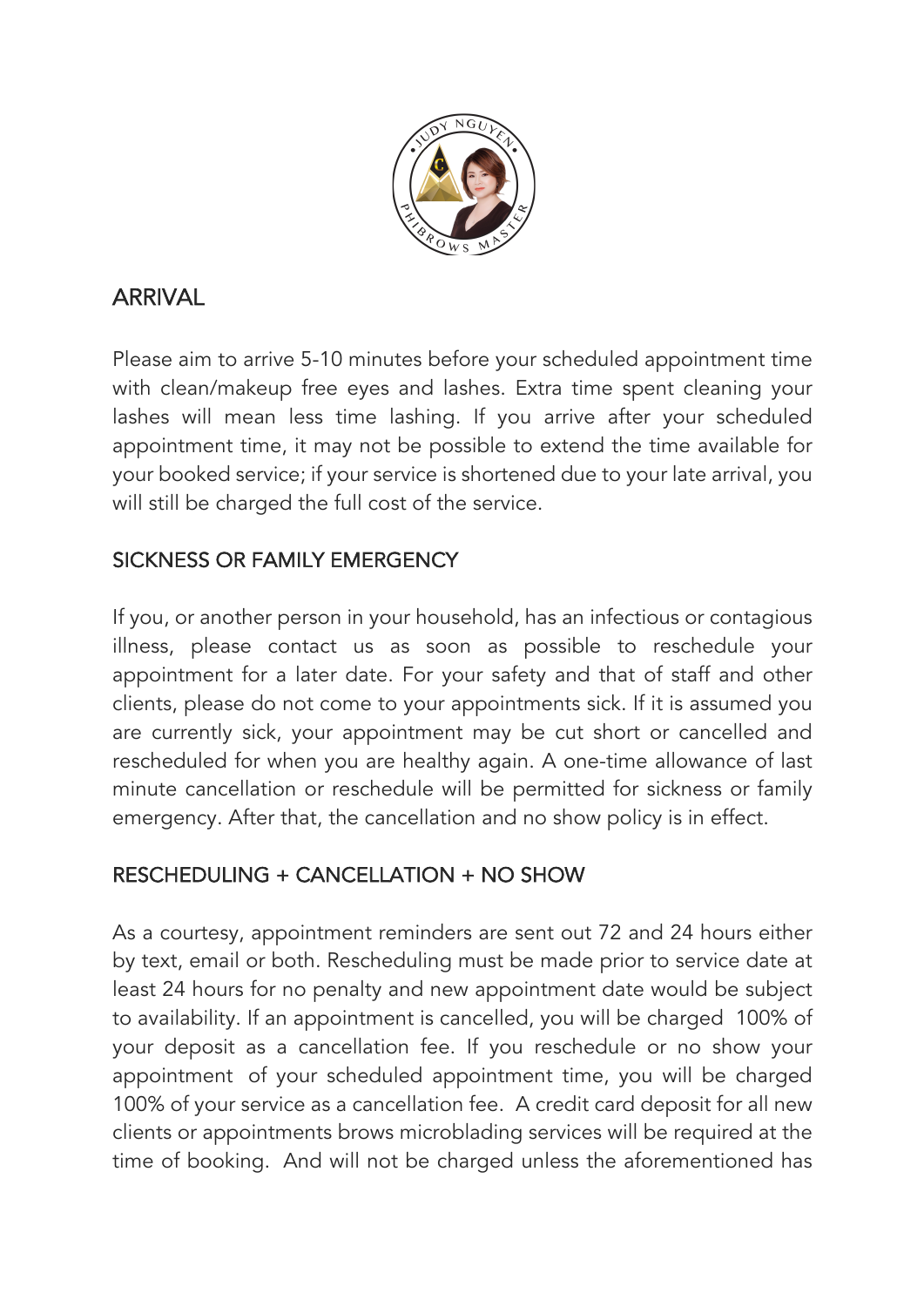occurred. Or if we cannot accept your booking your deposit will be refunded. The refund process will take about 5-10 days. This is to protect your time that is set aside especially for you, as well as to protect our time which books up quickly. In turn, we promise to keep appointments on time, give you our full and undivided attention and of course, the best services Wellington has to offer! (When you have made an appointment online, it does not mean that your booking is accepted. We will need to review it and manually accept or decline. We will email you to advise if your booking is confirmed or declined).

## OTHER ARTISTS' WORK

1. If you currently have eyelash extensions on from another lash artist, there may be the possibility that your current extensions will need to be removed and put back on properly. Due to the unregulated nature of eyelash extension trainings, certifications and state board regulations, there are a lot of lash artists that have been improperly trained and at VNZ International Nail & Beauty School (Judy Nguyen's Academy), our priority is your natural lash health and eye safety. Thus, if you are coming in for a touch up from another lash artist, then you agree that your current extensions may need to be removed and a new full set will be applied at the appropriate full set price. This will be discussed and fully explained to you prior to any service being performed.

2. We do not do Microblading Touch up for other artist's works.

## AFTER HOURS APPOINTMENTS

Certain circumstances and seasons may leave you in a panic to squeeze in a last minute lash appointment that is outside of our normal business hours. After hours appointments may be available on a case by case basis for an additional \$30 fee. Please contact us directly to schedule your after-hours appointment.